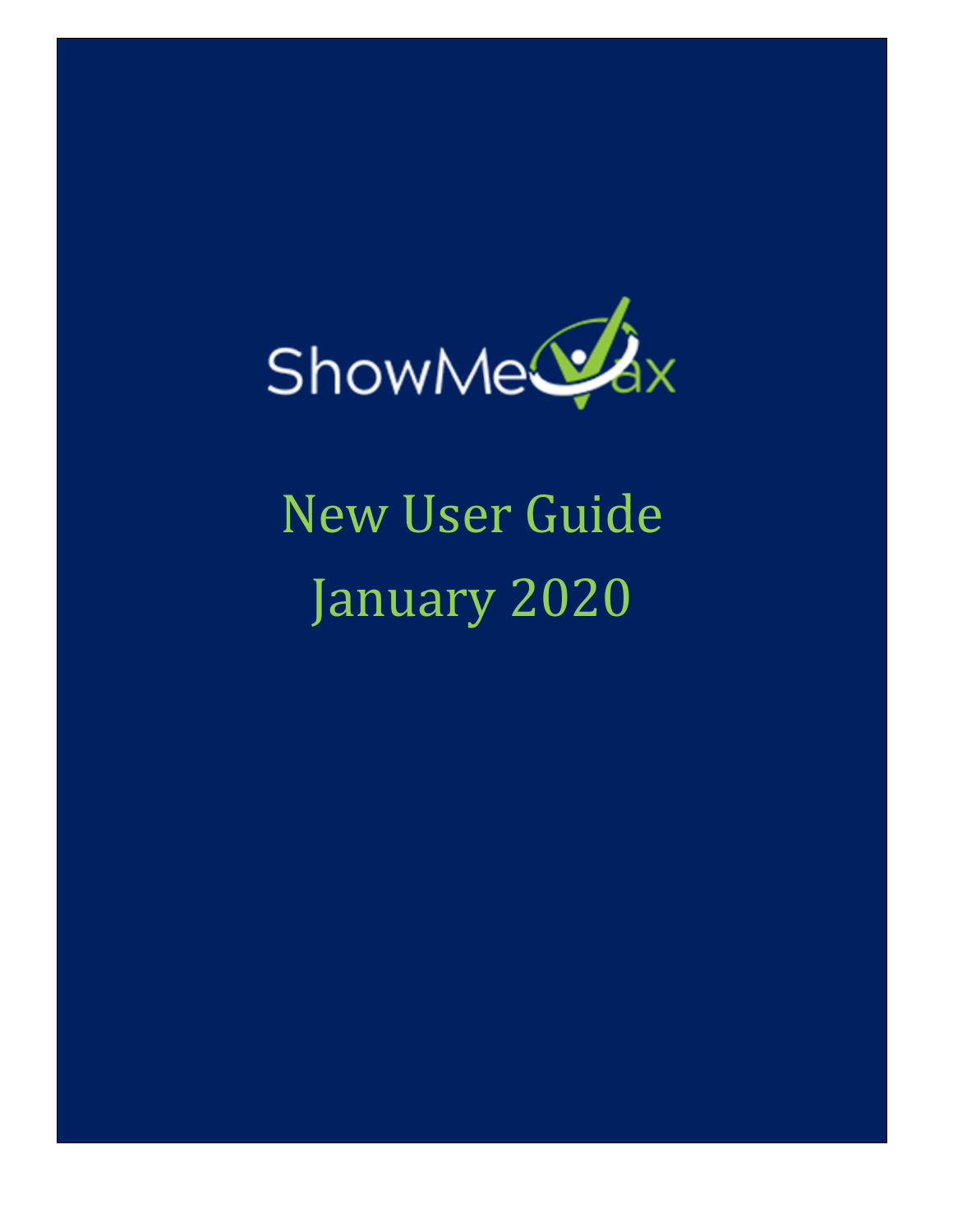**Because the security and confidentiality of patient information must be maintained, users must not share login credentials. Doing so can result in privileges being revoked.**

- ShowMeVax (SMV) is the web based immunization registry for the state of Missouri. This system provides a means to enter, store and retrieve records of clients' immunizations through a centralized and integrated database.
- ShowMeVax allows the Department of Health and Senior Services (DHSS) and other healthcare providers who have been assigned the proper security roles to enter and update immunization related information.
- Business questions and application usage may be directed to the Bureau of Immunizations by calling (573) 751-6124 or emailing VFC@health.mo.gov. The new toll free number for ShowMeVax registry is (800) 219-3224.

## **General Use Tips**

- **1.** Click on a column name to sort by that column in ascending or descending order. An arrow next to the column name will indicate the sort order.
- **2.** Click on hyperlinks, a word or group of words that are underlined and appears in a colored font, usually blue (blue underlined text), in SMV. When a user clicks on the underlined text, the web site, screen, or document that is described will be displayed. Also known as a link.
- **3.** Navigation Menu items that are active will be highlighted in blue.
- **4.** Enter dates by filling in the field using MMDDYYYY format or use the pop up calendar by clicking the icon  $\bullet$  to the right of the field. A user may double click in the date field for the current date.
- **5.** Click  $\textbf{F}$  to expand areas or click  $\textbf{F}$  to collapse them.
- **6.** Use the tab key to toggle through entry fields.
- **7.** Select from dropdown fields by clicking the down arrow  $\boxed{\blacksquare}$  and selecting the value or type the first letter until the value is reached.
- **8.** Required fields are shown with a red asterisk **\***.

## **System Requirements**

- **1.** Access the registry via your web browser: Internet Explorer, Google Chrome or Mozilla Firefox.
- **2.** The must have the ability to view PDFs. Many PCs can achieve this by using Adobe Acrobat Reader.
- **3.** A unique registry username and password is assigned to **each** user. **Sharing logins is strictly prohibited and access can be inactivated due to misuse.**

## **Reporting Problems/Errors**

- **1.** Click Ctrl + PrintScrn/PrintScreen **or** Alt + PrintScrn/PrintScreen buttons on the keyboard to make a copy of the screen.
- **2.** You may also use the Snipping Tool. Click on the Start button, go to Windows Accessories, find the Snipping Tool and pin to task bar by dragging down to bottom of screen.
- **3.** Open Microsoft Word to paste (Click Ctrl+V or Edit Paste) the screen print into a document.
- **4.** Add additional narrative to explain the issue or error by being as specific as possible.
- **5.** Save the Word document to your computer.
- **6.** Email the document to **yfc@health.mo.gov**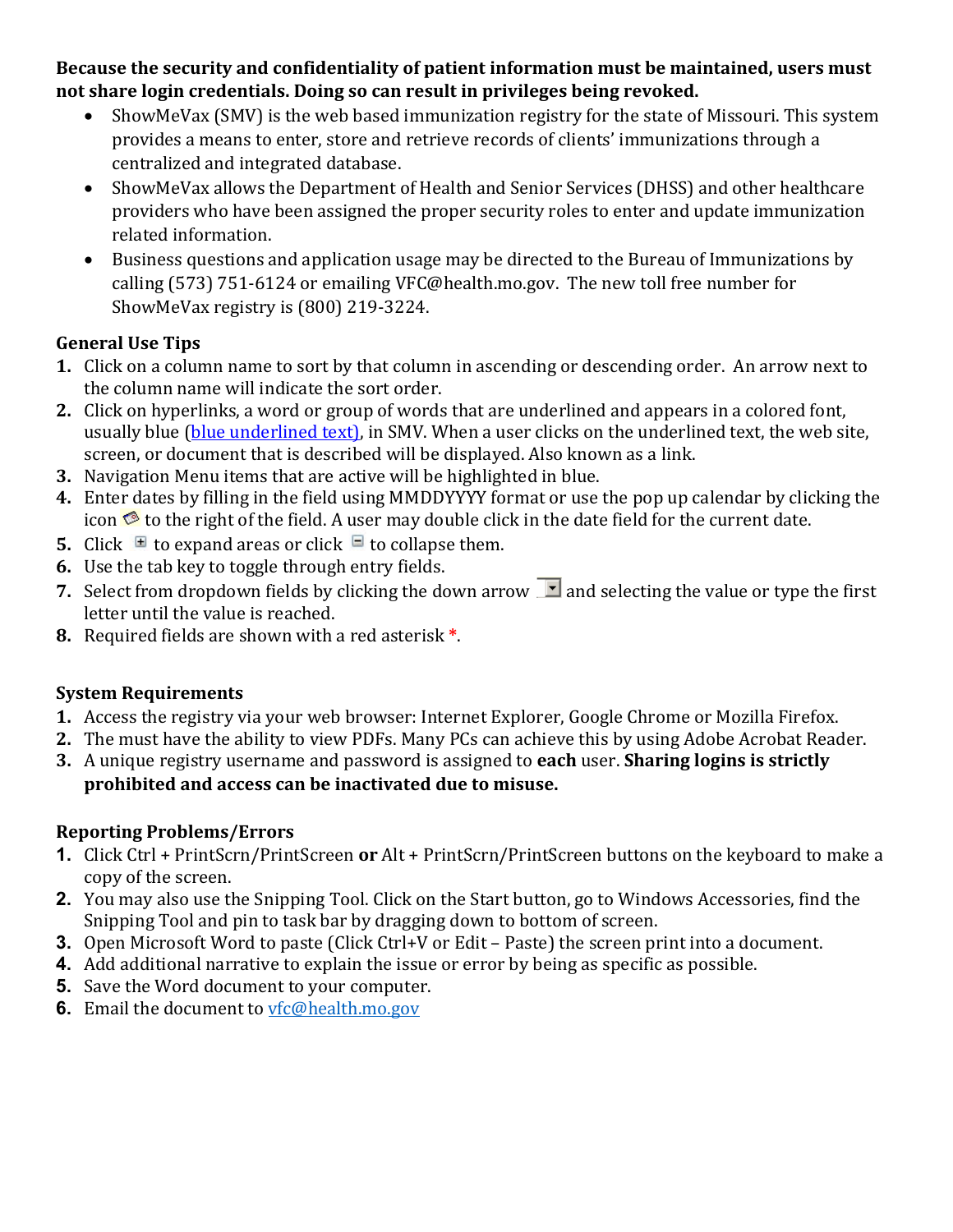#### **Error/Validation Indicators**

- **1.** When the user clicks the Search or Apply button, validation of the information is performed.
- **2.** A validation message will appear in red at the bottom of the section when validation fails. Fields where incorrect entries were made will be outlined in red.

| Apps Intranet Homepage 4 Envision Help Desk 3                                                                                  |                                                                                                                          |                             |                                                                                                                                                               | showmevax.health.mo.gov says                                         |                           | Access Man                | HL7 Error Report + IT |            |  | $\boldsymbol{y}$ |  |
|--------------------------------------------------------------------------------------------------------------------------------|--------------------------------------------------------------------------------------------------------------------------|-----------------------------|---------------------------------------------------------------------------------------------------------------------------------------------------------------|----------------------------------------------------------------------|---------------------------|---------------------------|-----------------------|------------|--|------------------|--|
| <b>ShowMeVax</b><br><b>Q DISNEY WORLD, MICKEY PEDIATRIC</b>                                                                    |                                                                                                                          |                             | You must specify at least one of the following:                                                                                                               |                                                                      |                           | <b>B</b> Support          | A -                   | & MICKEY - |  |                  |  |
| <b>Patient Search</b><br>ShowMe <sup>2</sup> x<br><b>Search Criteria</b><br>Home<br>Ider<br>Patient ID<br><b>Patients</b><br>8 |                                                                                                                          | - Patient ID<br>Maiden Name | - Identifier Type + Identifier Value<br>- Two letters of the first and last name<br>- Two letters of 2 of the following fields: Mother Last, First, Middle or |                                                                      |                           |                           |                       |            |  |                  |  |
|                                                                                                                                |                                                                                                                          |                             |                                                                                                                                                               | - Two letters of Mothers Maiden Name plus DOB or 2 letters of either |                           |                           |                       |            |  |                  |  |
|                                                                                                                                |                                                                                                                          | First Name or Last Name     |                                                                                                                                                               |                                                                      |                           |                           |                       |            |  |                  |  |
|                                                                                                                                | <b>Search</b>                                                                                                            |                             | Firs<br><b>Last Name</b>                                                                                                                                      |                                                                      |                           | OK                        |                       |            |  |                  |  |
|                                                                                                                                | <b>Demographics</b>                                                                                                      |                             | <b>DEMO</b>                                                                                                                                                   |                                                                      |                           |                           | $\pmb{\mathrm{v}}$    |            |  |                  |  |
|                                                                                                                                | <b>Local IDs</b>                                                                                                         |                             | <b>Birth Info</b>                                                                                                                                             |                                                                      |                           |                           |                       |            |  |                  |  |
|                                                                                                                                | <b>Programs</b>                                                                                                          |                             | <b>Mother Last Name</b>                                                                                                                                       | <b>Mother First Name</b>                                             | <b>Mother Middle Name</b> | <b>Mother Maiden Name</b> |                       |            |  |                  |  |
|                                                                                                                                | <b>Contacts</b>                                                                                                          |                             |                                                                                                                                                               |                                                                      |                           |                           |                       |            |  |                  |  |
|                                                                                                                                | <b>Notes</b><br>Precautions/<br><b>Contraindications</b>                                                                 |                             | Previous Criteria                                                                                                                                             |                                                                      |                           | Clear                     | Search                |            |  |                  |  |
|                                                                                                                                | <b>Events</b>                                                                                                            |                             |                                                                                                                                                               |                                                                      |                           |                           |                       |            |  |                  |  |
|                                                                                                                                | <b>Exemptions</b>                                                                                                        |                             | Info: To minimize the creation of duplicates and aid in the identification of existing duplicates, please initially search for                                |                                                                      |                           |                           |                       |            |  |                  |  |
|                                                                                                                                | <b>Duplicates</b>                                                                                                        |                             | your patient using the first two letters of the first and last name and the date of birth. If a duplicate is found, please notify<br>the helpdesk.            |                                                                      |                           |                           |                       |            |  |                  |  |
|                                                                                                                                | <b>Immunizations</b>                                                                                                     |                             |                                                                                                                                                               |                                                                      |                           |                           |                       |            |  |                  |  |
|                                                                                                                                | <b>IZ Quick Add</b>                                                                                                      | ø.                          |                                                                                                                                                               |                                                                      |                           |                           |                       |            |  |                  |  |
|                                                                                                                                | Inventory                                                                                                                | a.                          |                                                                                                                                                               |                                                                      |                           |                           |                       |            |  |                  |  |
|                                                                                                                                | <b>Clinic Tools</b>                                                                                                      | 61                          |                                                                                                                                                               |                                                                      |                           |                           |                       |            |  |                  |  |
|                                                                                                                                | <b>Reports</b>                                                                                                           |                             |                                                                                                                                                               |                                                                      |                           |                           |                       |            |  |                  |  |
|                                                                                                                                | Version 19.6.20190906<br>Copyright © 2001-2019<br><b>Envision Technology Partners Inc.</b><br><b>Third Party Notices</b> |                             |                                                                                                                                                               |                                                                      |                           |                           |                       |            |  |                  |  |

**3.** Screen help instructions can be found by clicking on the "blue information" icon. The help page will open in a new window.

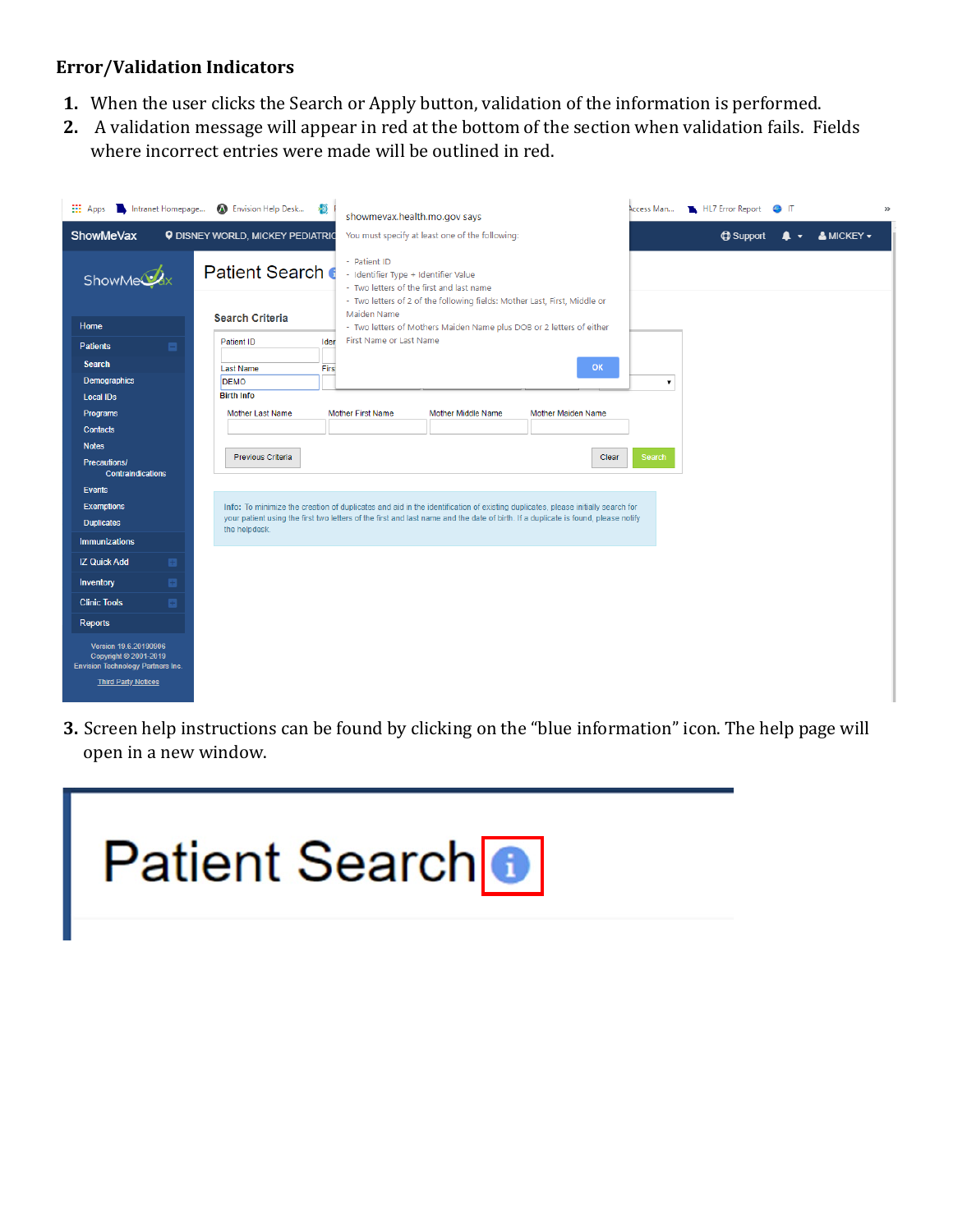### **System Login**

For users who had a ShowMeVax account before December 2019, the username to the Missouri Immunization Information System or ShowMeVax may be the same as other DHSS systems. However, the password will not be the same as other DHSS systems unless you manually change your password and both systems have similar password requirements.

- The username may be your first and last name in uppercase letters separated by a period.
- Passwords are case sensitive and are a minimum of eight characters.
- Passwords must contain an uppercase letter, a lowercase letter, a number and a special character.
- Your account will be locked out on the fourth failed login attempt.
- You can easily reset your forgotten password from the login screen by clicking on "Forgot Password?".
- New users to ShowMeVax will click on "Request User Account".

|                                                                                             | ShowMe <sup>s</sup><br>Missouri's Immunization Information System                                                                                                                                                                                                                                                                                                                                                                                 |  |
|---------------------------------------------------------------------------------------------|---------------------------------------------------------------------------------------------------------------------------------------------------------------------------------------------------------------------------------------------------------------------------------------------------------------------------------------------------------------------------------------------------------------------------------------------------|--|
| Login<br>Username<br>Forgot Password?<br>Trouble Logging in?<br><b>Request User Account</b> | Password<br>Login<br><b>NOTICE.</b> You are about to gain access to a Missouri Department of Health and Senior Services application. By                                                                                                                                                                                                                                                                                                           |  |
| or dismissal.                                                                               | proceeding, you are agreeing to keep confidential all information made available to you through this application.<br>Any unauthorized access, use and/or disclosure of information may result in a loss of access privileges, an action<br>for civil damages, an action for criminal charges, and/or disciplinary action including but not limited to suspension<br>Version 19.6.20190906 Copyright @ 2001-2019 Envision Technology Partners Inc. |  |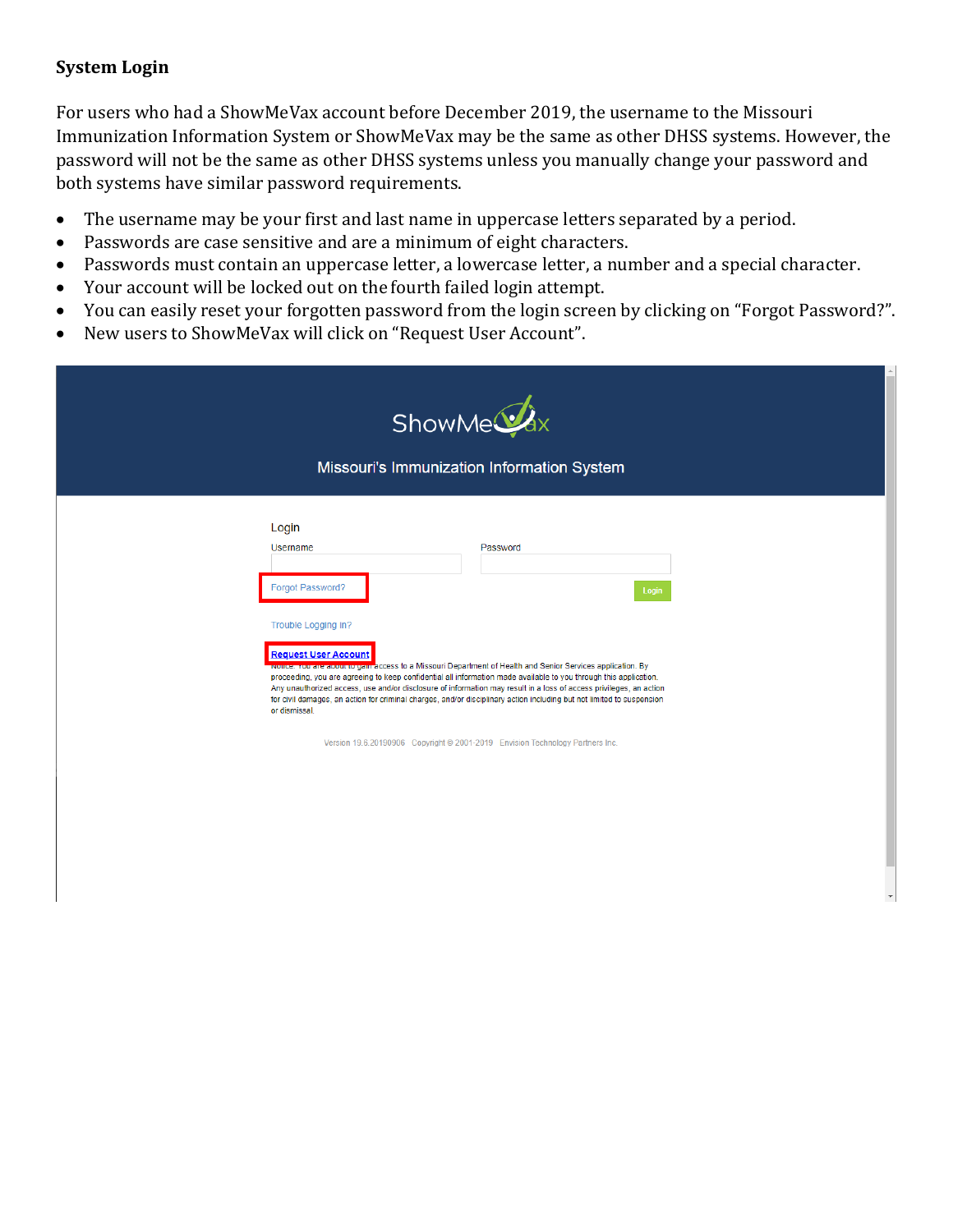## **Setting Up Security Questions**

- **1.** The first time a user logs into the registry they will be required to create their own password and "You must answer at least 6 security questions".
- **2.** These questions can help you reset your password in case you have lost your password.
- **3.** Once you have saved your questions click "Update".



### **Resetting Password**

- **1.** You will need to answer your security questions and create a new password.
- **2.** After 4 invalid attempts the system will lock the account and you will need to contact the ShowMeVax helpdesk to unlock your account.
- **3.** The system will not notify you the number of failed attempts so if you are unsure how many attempts you have made you should use the "Forgot Password?" option as soon as possible.
- **4.** If you are having difficulties logging in, please review the "Trouble Logging In?" option.

### **ShowMeVax Homepage**

There are several elements to the home page.

### **Default provider and clinic**

The default provider and clinic area will display the current location you are assigned to, depending on how your provider is registered with ShowMeVax.

- **1.** If you operate in one or more clinics a user can be assigned to a single provider with multiple clinics.
- **2.** Users assigned to multiple clinics will need to ensure that they have their current assigned location selected before proceeding to other functions of the registry.

### **Login History**

The "Login History" shows each login attempt by the user and whether it failed or was successful.

### **News**

The "News" section displays various immunization and registry announcements.